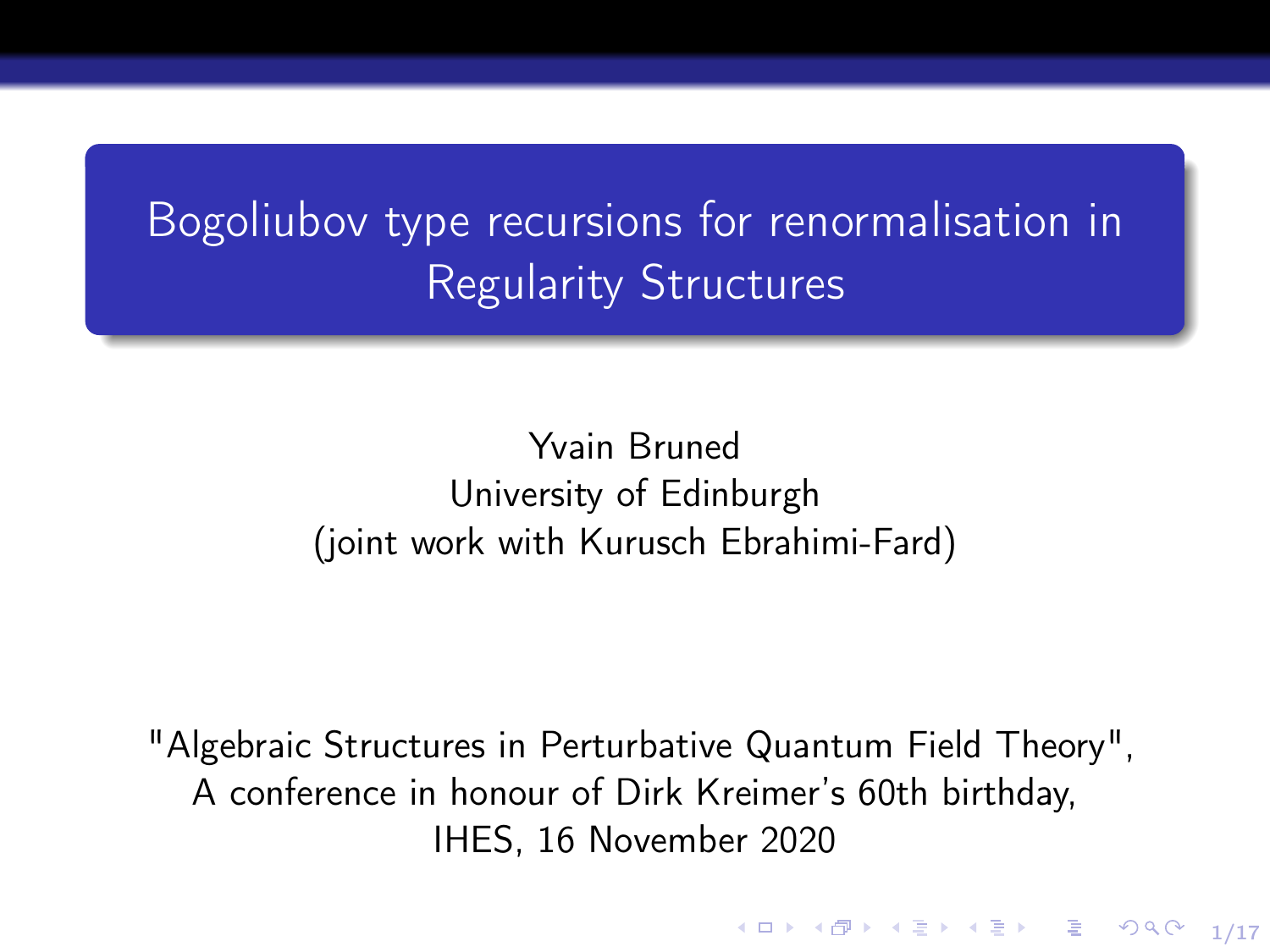We consider a singular SPDE of the form:

$$
\partial_t u - \Delta u = F(u, \nabla u, \xi), \quad (t, x) \in \mathbf{R}_+ \times \mathbf{R}^d,
$$

where  $\xi$  is a space-time noise. Local expansion of the solution  $u$ :

$$
u(y) = u(x) + \sum_{\tau \in \mathcal{T}_{eq}} \Upsilon[\tau](x) (\Pi_x \tau)(y) + R(x, y),
$$

where  $\Pi_{x}$ : Decorated trees  $\rightarrow$  recentered iterated integrals.

- $\Pi_x$  is a recentering map. With  $\Gamma_{xy}$  such that  $\Pi_x \Gamma_{xy} = \Pi_y$ ,  $(Π, Γ)$  is a model.
- $\bullet$   $\Pi_{\times}\tau$  could be ill-defined: renormalisation maps M such that  $\prod_{x}^{M} = \prod_{x} M$ .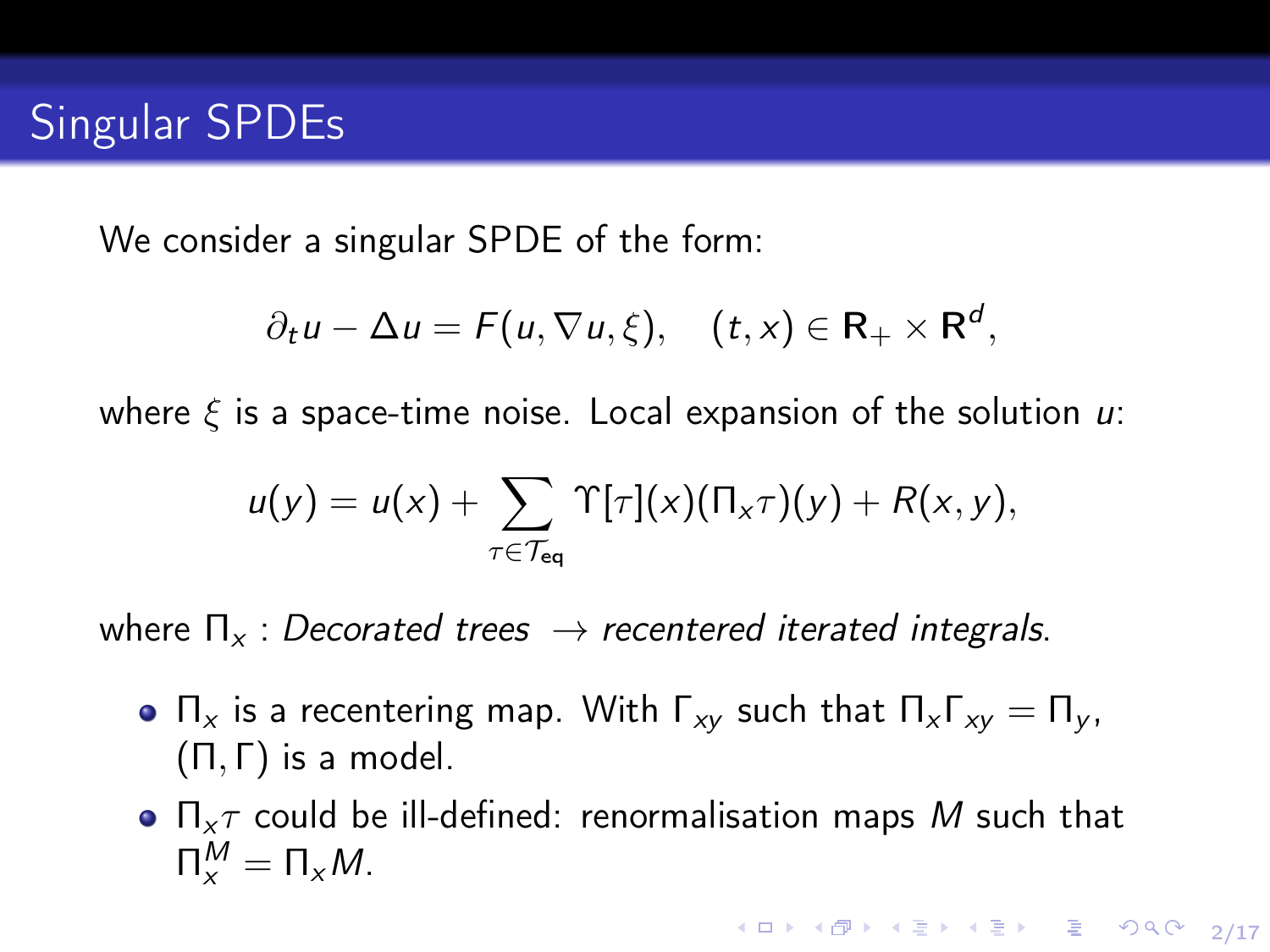We consider nonlinear dispersive equations of the form

$$
i\partial_t u(t,x) + \mathcal{L}u(t,x) = p(u(t,x), \overline{u}(t,x))
$$
  

$$
u(0,x) = v(x), \quad (t,x) \in \mathbb{R}_+ \times \mathsf{T}^d
$$

where  $\mathcal L$  is a differential operator and p is a polynomial nonlinearity. Resonance scheme  $U_k^r$  of order r:

$$
U_k^r(t,v) = \sum_{\tau \in \mathcal{V}_k^r} \Upsilon[\tau](v) \left(\hat{\Pi}^r \tau\right)(t)
$$

where  $V_k^r$  are decorated trees of order r,  $\hat{\Pi}^r$  : Decorated trees  $\rightarrow$  approximation of iterated integrals.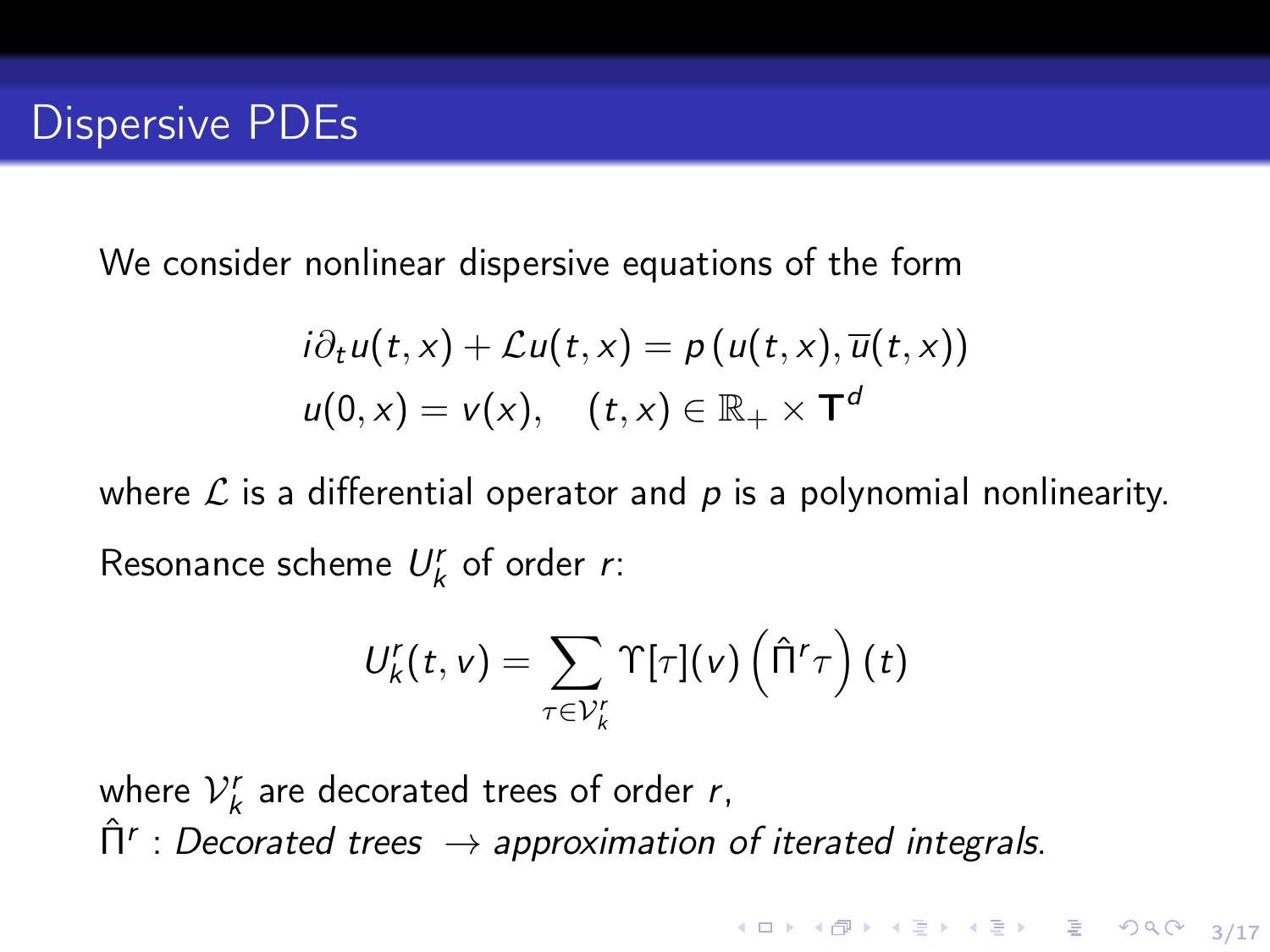- $\bullet$   $\mathcal{T}$  = set of non-planar rooted trees.
- $\mathfrak L$  finite set and  $\mathcal D=\mathfrak L\times\mathsf N^{d+1}.$
- Decorated trees  $\mathcal{T}^\mathcal{D}$  are elements of the form  $\mathcal{T}_{\mathfrak{e}}^{\mathfrak{n}} = (\mathcal{T}, \mathfrak{n}, \mathfrak{e})$ with  $\mathcal{T} \in \mathcal{T}$ ,  $\mathfrak{n} : N_\mathcal{T} \to \mathsf{N}^{d+1}$ ,  $\mathfrak{e} : E_\mathcal{T} \to \mathcal{D}$ . We set  $\mathcal{H} = \langle \mathcal{T}^\mathcal{D} \rangle$

Tree product:  $(T, \mathfrak{n}, \mathfrak{e}) \cdot (\overline{T}, \overline{\mathfrak{n}}, \overline{\mathfrak{e}}) = (T \cdot \overline{T}, \mathfrak{n} + \overline{\mathfrak{n}}, \mathfrak{e} + \overline{\mathfrak{e}}).$ 



4/ 미 시 - 4개 시 - 4개 시 - 4개 기 - 4개 기 - 4개 기 - 4개 기 - 4개 기 - 4개 기 - 4개 기 - 4개 기 - 4개 기 - 4개 기 - 4개 기 - 4개 기 - 4개 기 - 4개 기 - 4개 기 - 4개 기 - 4개 기 - 4개 기 - 4개 기 - 4개 기 - 4개 기 - 4개 기 - 4개 기 - 4개 기 - 4개 기 - 4개 기 - 4개 기 - 4개 기 - 4개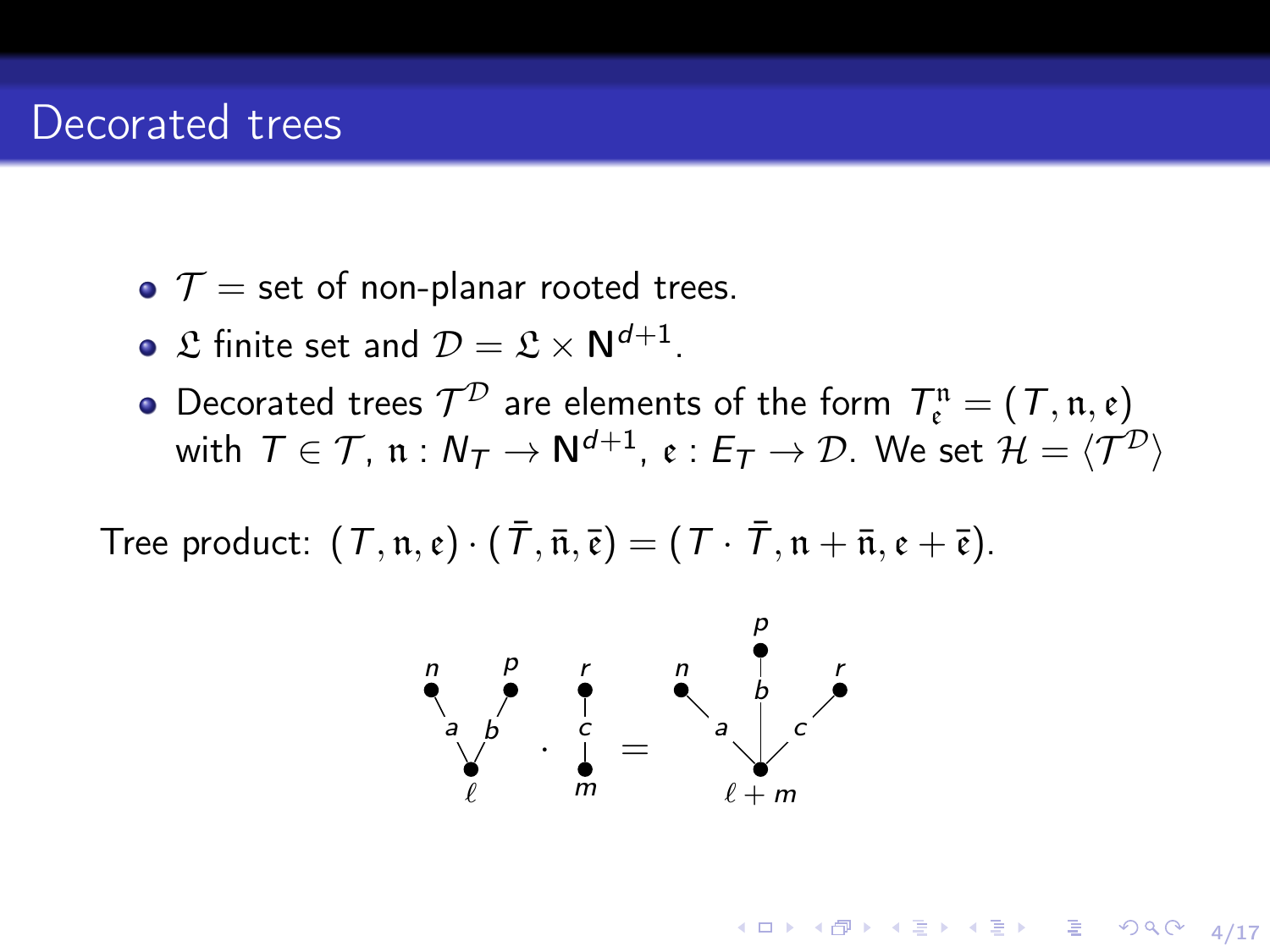# Symbolic notations

Symbols:

Grafting operator  $\mathcal{I}_\mathsf{a}:\mathcal{T}^\mathcal{D} \to \mathcal{T}^\mathcal{D}, \; \mathcal{T} \in \mathcal{T}^\mathcal{D},$  one has:

$$
\mathcal{I}_a(T) = \begin{bmatrix} T \\ a \\ b \end{bmatrix}
$$

• Monomial 
$$
X^k, k \in \mathbb{N}^{d+1}
$$
 encodes by  $\bullet_k$ .

Tree product:

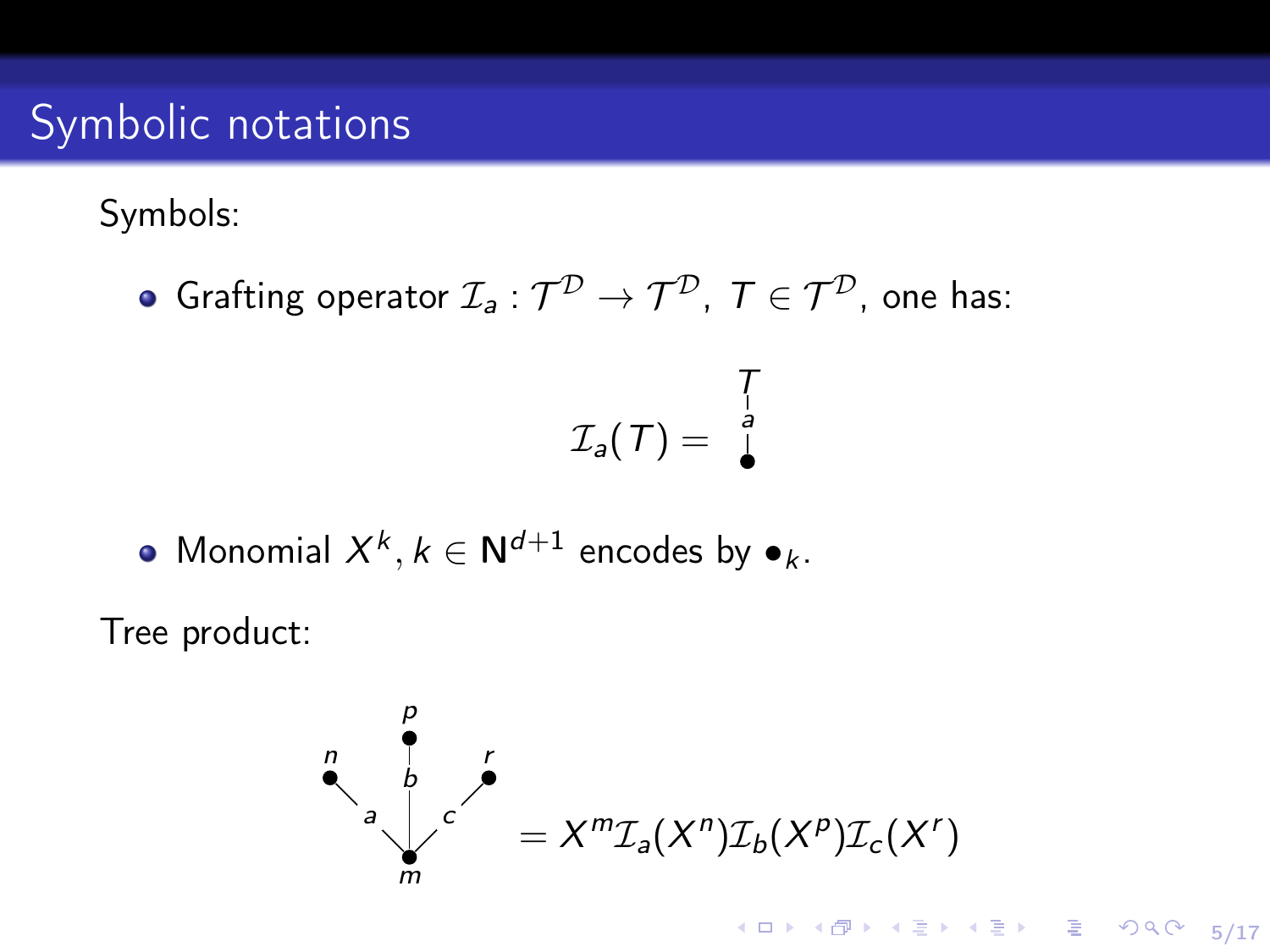We suppose given  $|\cdot|_1 : \mathfrak{L} \to \mathsf{R}$  and  $|\cdot|_2 : \mathsf{N}^{d+1} \to \mathsf{R}$ . Then the degree of a decorated tree  $T_{\mathfrak{e}}^{\mathfrak{n}}$  is

$$
\deg(\mathcal{T}_{\mathfrak{e}}^n)=\sum_{u\in N_{\mathcal{T}}}|n(u)|_2+\sum_{e\in E_{\mathcal{T}}}||\mathfrak{e}_1(e)|_1-|\mathfrak{e}_2(e)|_2).
$$

We consider the space of "positive" decorated trees  $\mathcal{T}_+$ 

$$
\mathcal{T}^{\mathcal{D}}_{+} = \{X^{k}\prod_{i}\mathcal{I}_{a_{i}}(\tau_{i})|\deg(\mathcal{I}_{a_{i}}(\tau_{i}))\geq 0\}.
$$

with the natural projection  $\pi_+:\mathcal{T}^\mathcal{D} \to \mathcal{T}^\mathcal{D}_+$ ,  $\mathcal{H}_+=\langle \mathcal{T}^\mathcal{D}_+ \rangle.$ 

4 ロ ▶ ( @ ) ( 호 ) ( 호 ) - 호 - ⊙ 9 ( 0 ) 6/17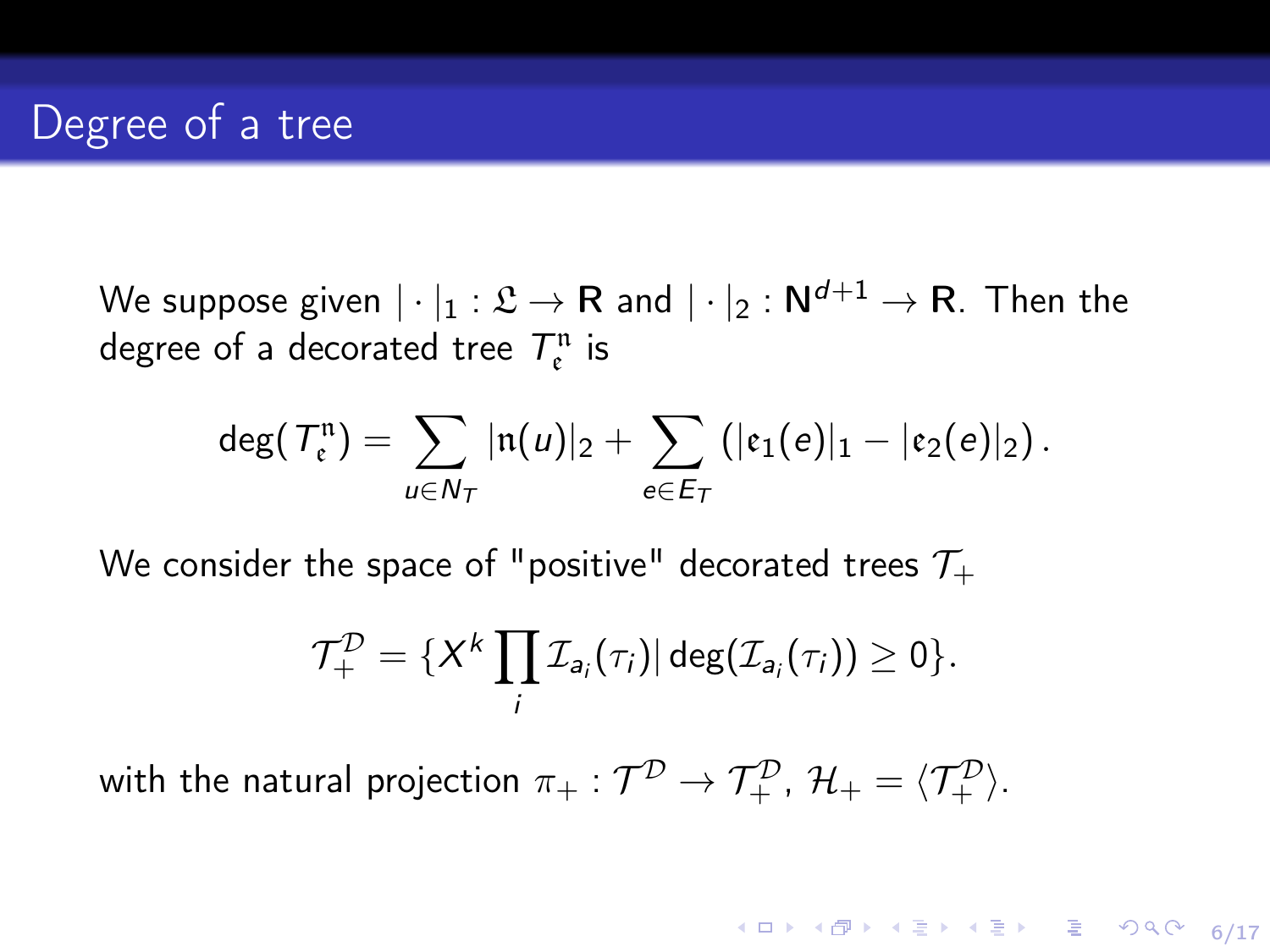## Deformed Butcher-Connes-Kreimer coproduct

$$
\Delta^+ \mathbf{1} = \mathbf{1} \otimes \mathbf{1}, \quad \Delta^+ X_i = X_i \otimes \mathbf{1} + \mathbf{1} \otimes X_i,
$$
  

$$
\Delta^+ \mathcal{I}_a(\tau) = (\mathcal{I}_a \otimes \mathrm{id}) \Delta^+ + \sum_{\ell \in \mathbb{N}^{d+1}} \frac{X^{\ell}}{\ell!} \otimes \mathcal{I}_{a+\ell}(\tau)
$$

- Coproduct  $\Delta^+ : \mathcal{H} \to \mathcal{H} \otimes \mathcal{H}$ , a bigrading is required for the infinite sum (B.-Hairer-Zambotti).
- Deformed plugging + Guin-Oudom procedure (B.-Manchon).
- Coaction  $\hat{\Delta}^+ = (\mathrm{id} \otimes \pi_+) \Delta^+ : \mathcal{H} \to \mathcal{H} \otimes \mathcal{H}_+$ , finite subtraction determined by the degree.
- Coproduct  $\bar{\Delta}^+ = (\pi_+ \otimes \pi_+) \Delta^+ : {\cal H}_+ \to {\cal H}_+ \otimes {\cal H}_+.$
- Other projections than  $\pi_+$  in Numerical Analysis (B.-Schratz).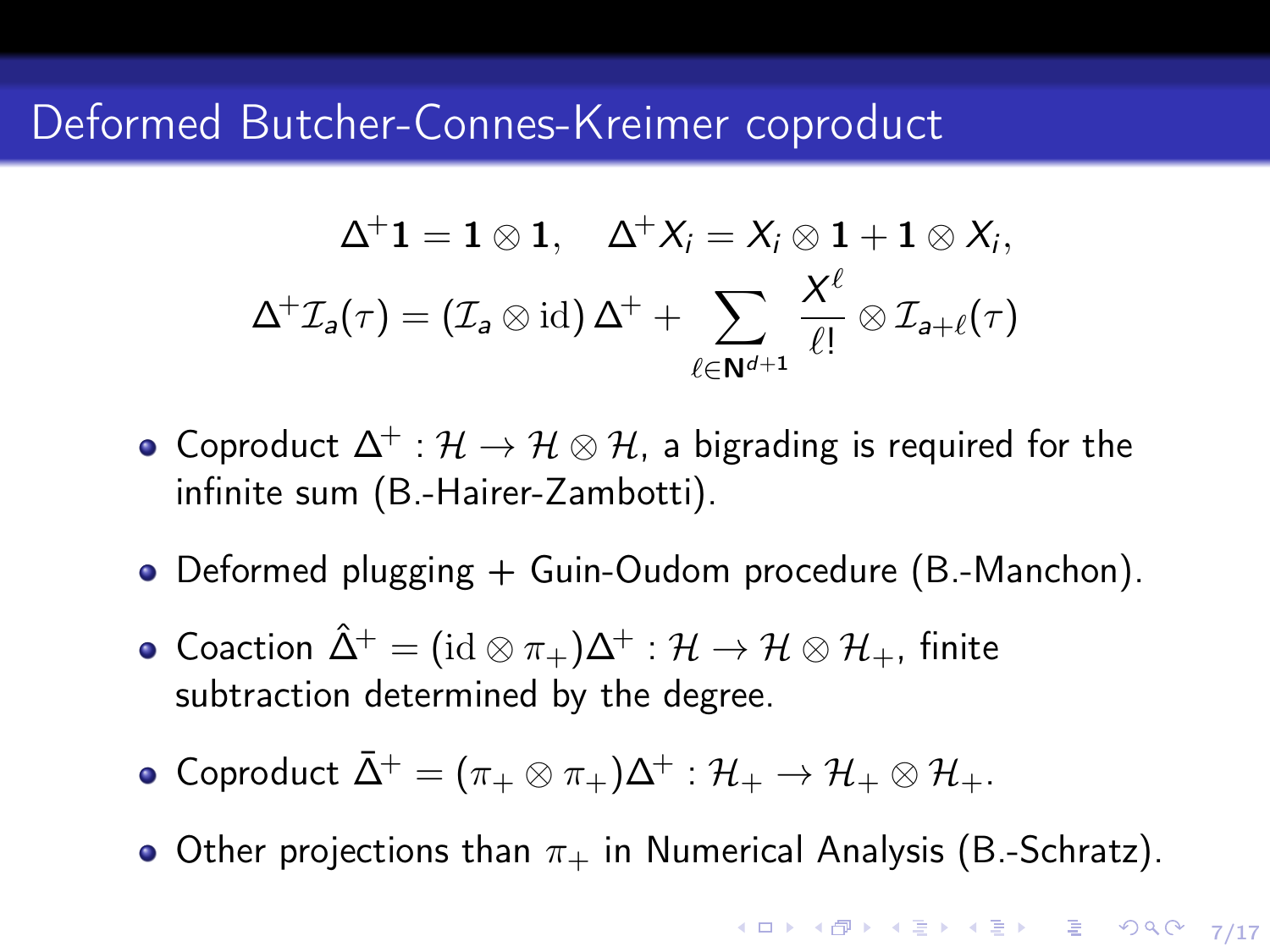## Main properties

#### Theorem (B., Hairer, Zambotti)

- There exits an algebra morphism  $A_+ : \mathcal{H} \to \mathcal{H}$  such that  $(\mathcal{H}, \cdot, \Delta^+, \mathbf{1}, \mathbf{1}^\star, \mathcal{A}_+)$  is a Hopf algebra.
- There exits an algebra morphism  $\overline{A}_+ : \mathcal{H}_+ \to \mathcal{H}_+$  such that  $(\mathcal{H}_+,\cdot,\bar{\Delta}^+,1,1^\star,\bar{\mathcal{A}}_+)$  is a Hopf algebra.
- $\bullet$  (H,  $\hat{\Delta}^{+}$ ) is a right-comodule for  $\mathcal{H}_{+}$ .

An important map is the twisted antipode  $A_+ : \mathcal{H}_+ \to \mathcal{H}$  defined by:

$$
\tilde{\mathcal{A}}_+X_i = -X_i,\\ \tilde{\mathcal{A}}_+ \mathcal{I}_{{\boldsymbol{a}}}(\tau) = - \sum_{|\ell|_2 \leq \text{deg}(\mathcal{I}_{{\boldsymbol{a}}}(\tau))} \frac{(-X)^{\ell}}{\ell!} \mathcal{M}\left(\mathcal{I}_{{\boldsymbol{a}}} + \ell \otimes \tilde{\mathcal{A}}_+\right) \hat{\Delta}^+ \tau.
$$

8/17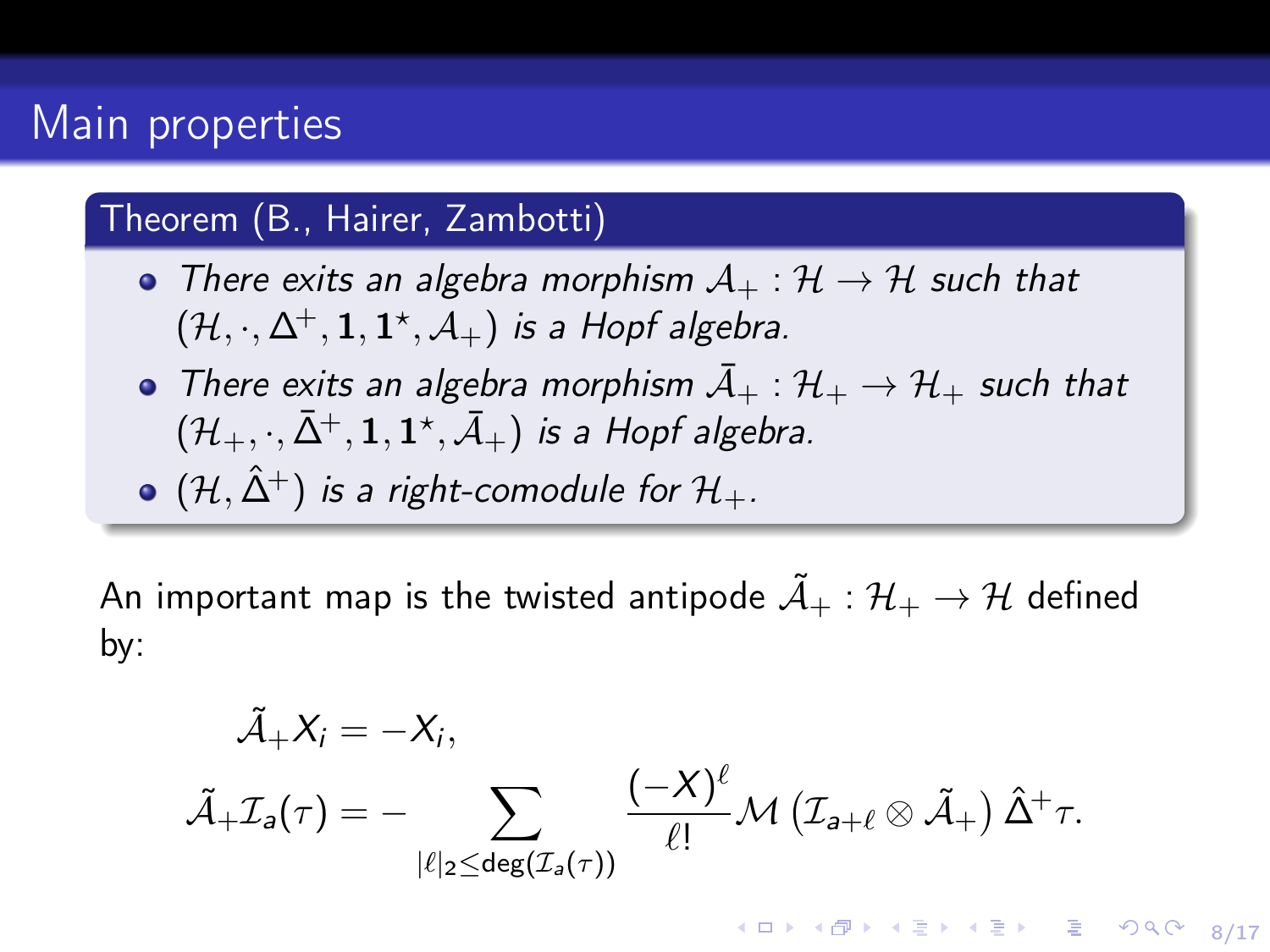#### Framework

- Let H be a connected graded Hopf algebra with coproduct  $\Delta$ .
- $\bullet$   $\hat{H}$  a right-comodule over  $H$  with coaction  $\hat{\Delta}$  :  $\hat{H} \rightarrow \hat{H} \otimes H$ . We suppose also given an injection  $\iota : H \to \hat{H}$ .
- char( $H$ , A) is the set of characters from the Hopf algebra  $H$ into a commutative A.
- $\bullet$  Rota-Baxter map  $Q: A \rightarrow A$  satisfying for any  $f, g \in A$ :

$$
Q(f) \underset{A}{\wedge} Q(g) + Q(f \underset{A}{\wedge} g) = Q(Q(f) \underset{A}{\wedge} g + f \underset{A}{\wedge} Q(g))
$$

• The algebra A splits into two subalgebras  $A_ - := Q(A)$  and  $A_+ := (\mathrm{id}_A - Q)(A)$ :  $A = A_- \oplus A_+$ .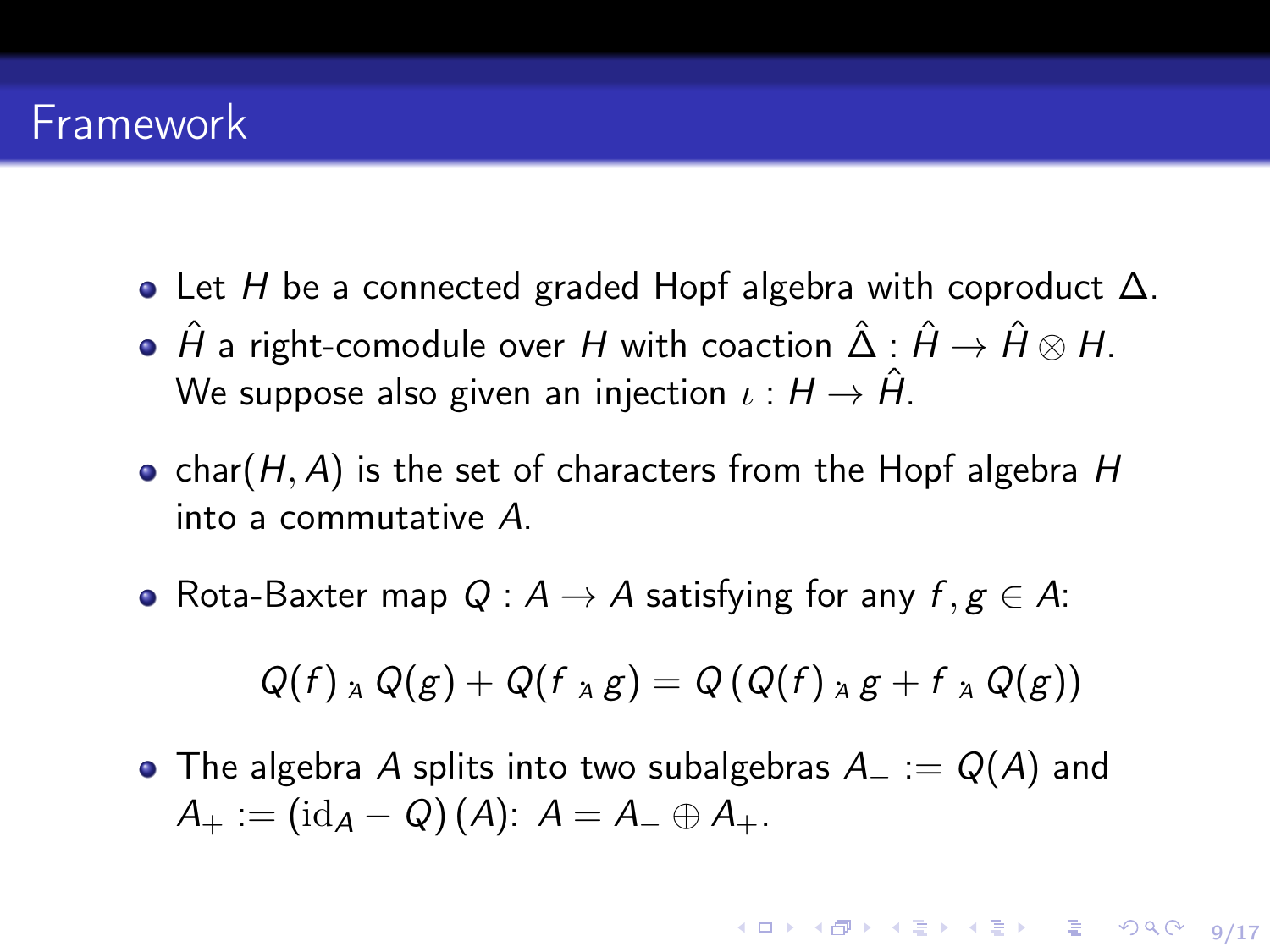For every  $\varphi \in \text{char}(\hat{H}, A)$ , there are unique algebra morphisms  $\varphi_- : H \to A_-$  and  $\varphi_+ : \hat{H} \to A$  such that for every  $\tau \in H$ :

$$
\varphi_{-}(\tau) = -Q(\bar{\varphi}(\iota(\tau)))
$$
  

$$
\bar{\varphi}(\iota(\tau)) = \varphi(\iota(\tau)) + \sum_{(\iota(\tau))}^{\prime'} \varphi(\iota(\tau)') \circ \varphi_{-}(\iota(\tau)'')
$$
  

$$
\varphi_{+} = \varphi \star \varphi_{-} = m_{A}(\varphi \otimes \varphi_{-}) \hat{\Delta},
$$

where the reduced coaction is given by

$$
\hat{\Delta}'\circ\iota(\tau)=\sum_{(\iota(\tau))} \iota(\tau)'\otimes \iota(\tau)''=\hat{\Delta}\circ\iota(\tau)-\iota(\tau)\otimes \mathbf{1}-\mathbf{1}\otimes \iota(\tau)
$$

Moreover, the map  $\varphi_+ \circ \iota : H \to A$  takes values in  $A_+.$ 

-<br>10/17 12 12 14 12 14 12 14 15 16 17 17 18 19 19 10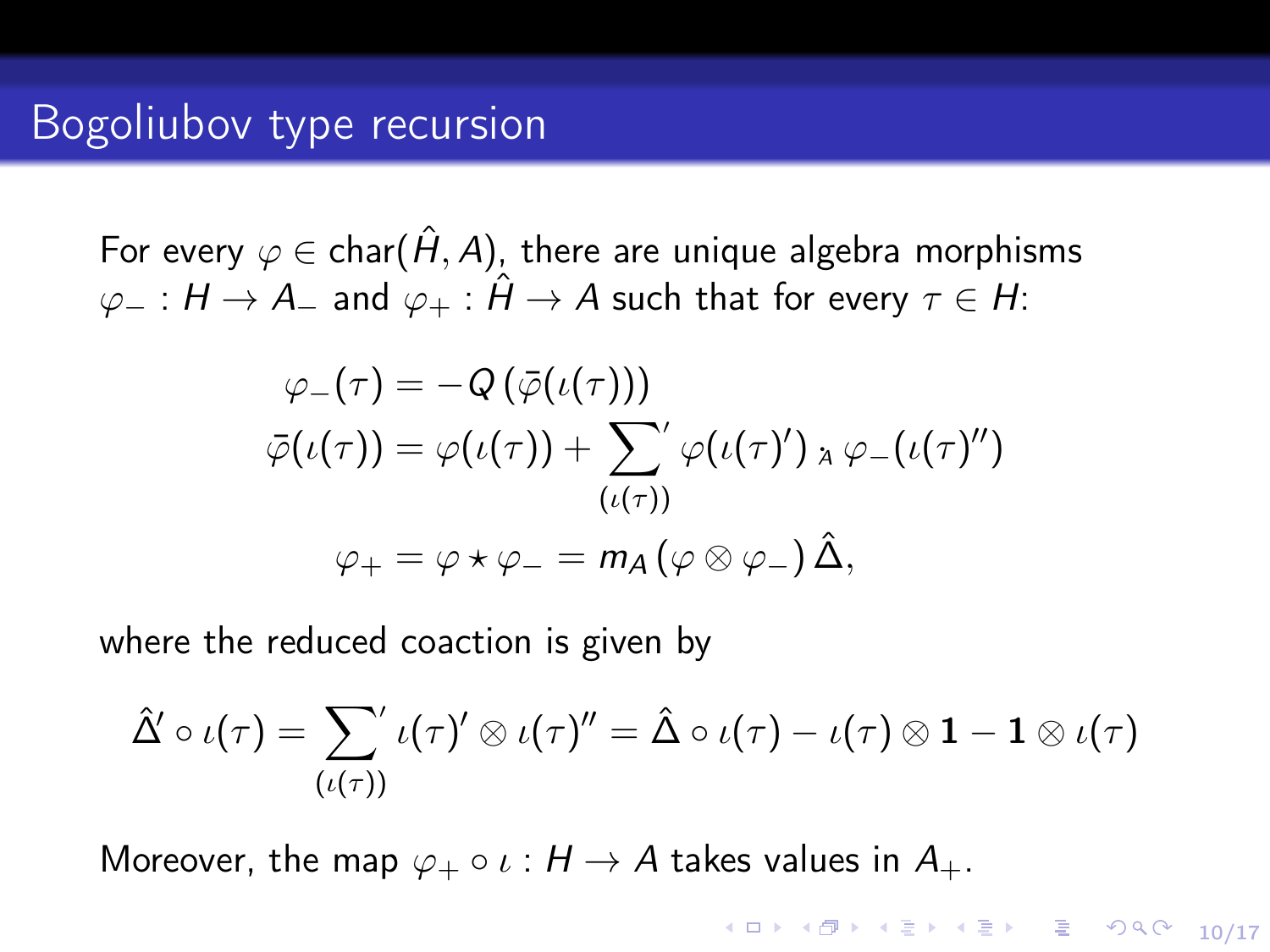The previous recursion is enough in two cases:

- Renormalisation of the model: Q is given by  $\mathbb{E}(\cdot)$ .
- Numerical analysis:  $Q$  projects according to the frequencies.

The Hopf algebra  $\mathcal{H}_+$  is not connected because of  $X^k.$  One needs to find the reduced coaction.

Cointeraction between renormalisation and recentering corresponds to two Bogoliubov recursions in "cointeraction".

11/17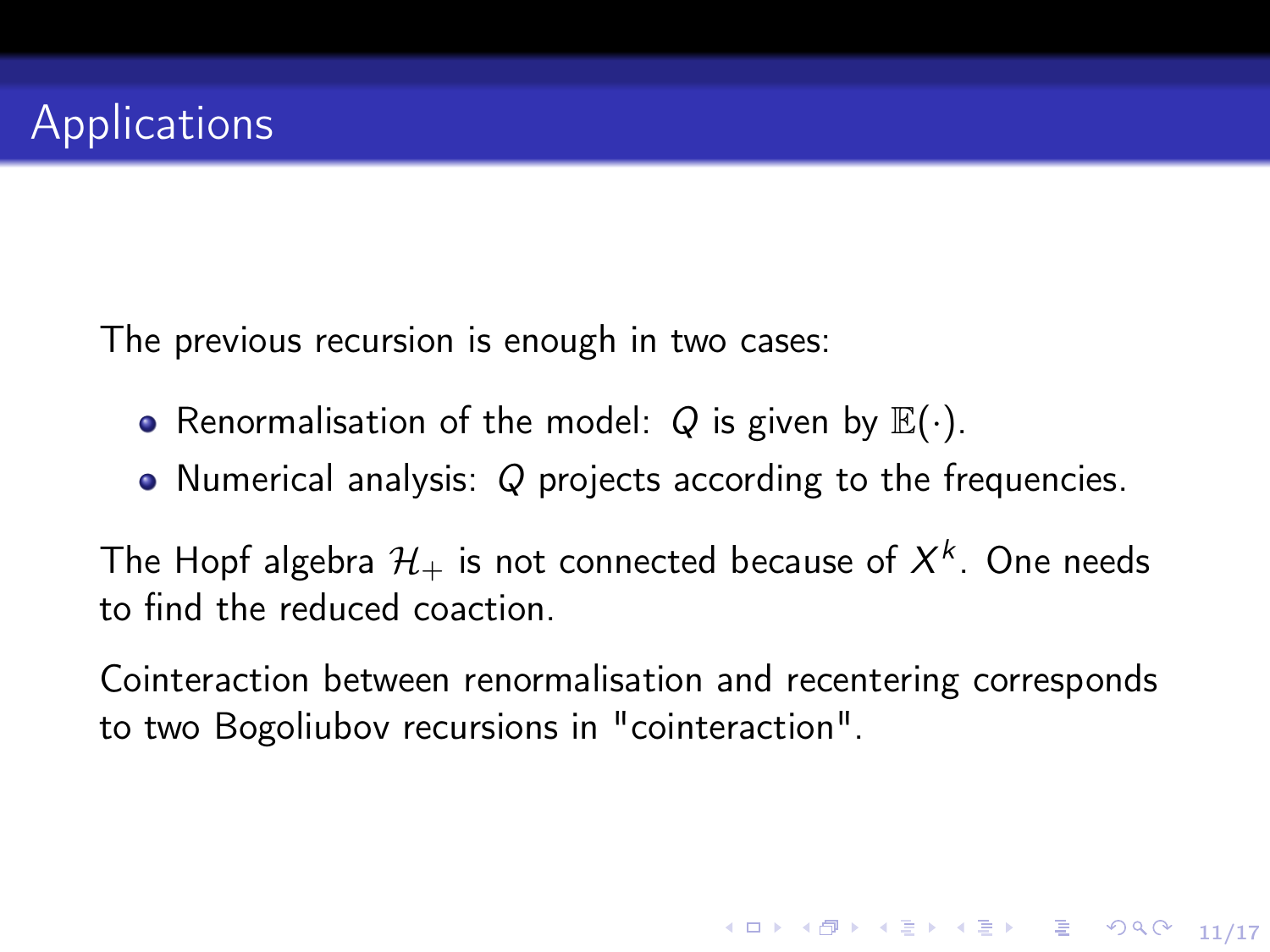Classical reduced coproduct  $\tilde{\Delta}$ :

$$
\mathop{\tilde\Delta} \tau = \Delta \tau - \tau \otimes \mathbf{1} - \mathbf{1} \otimes \tau.
$$

The reduced coaction  $\hat{\Delta}_{\rm red}^{+}$  is given for  $\tau = X^{k}\prod_{i=1}^{n}\mathcal{I}_{\mathsf{a}_{i}}(\tau_{i})$  by

$$
\begin{aligned} \hat{\Delta}_{\text{red}}^+ \tau &= \hat{\Delta}^+ \tau - \tau \otimes \mathbf{1} \\ &- \sum_{\ell_1,\ldots,\ell_n \atop \ell_j, k \in \mathsf{N}^{d+1}} (\prod_{i=1}^n \frac{1}{\ell_i !}) {k_0 \choose k} X^{k+\sum_i \ell_i} \otimes X^{k_0-k} \prod_{i=1}^n \pi_+ \mathcal{I}_{\mathsf{a}_i+\ell_i}(\tau_i) \end{aligned}
$$

One has  $\Delta^+_\text{red} X^k = 0$ .

10 H (日) 12 H (모) 12 H 2 9 9 0 12/17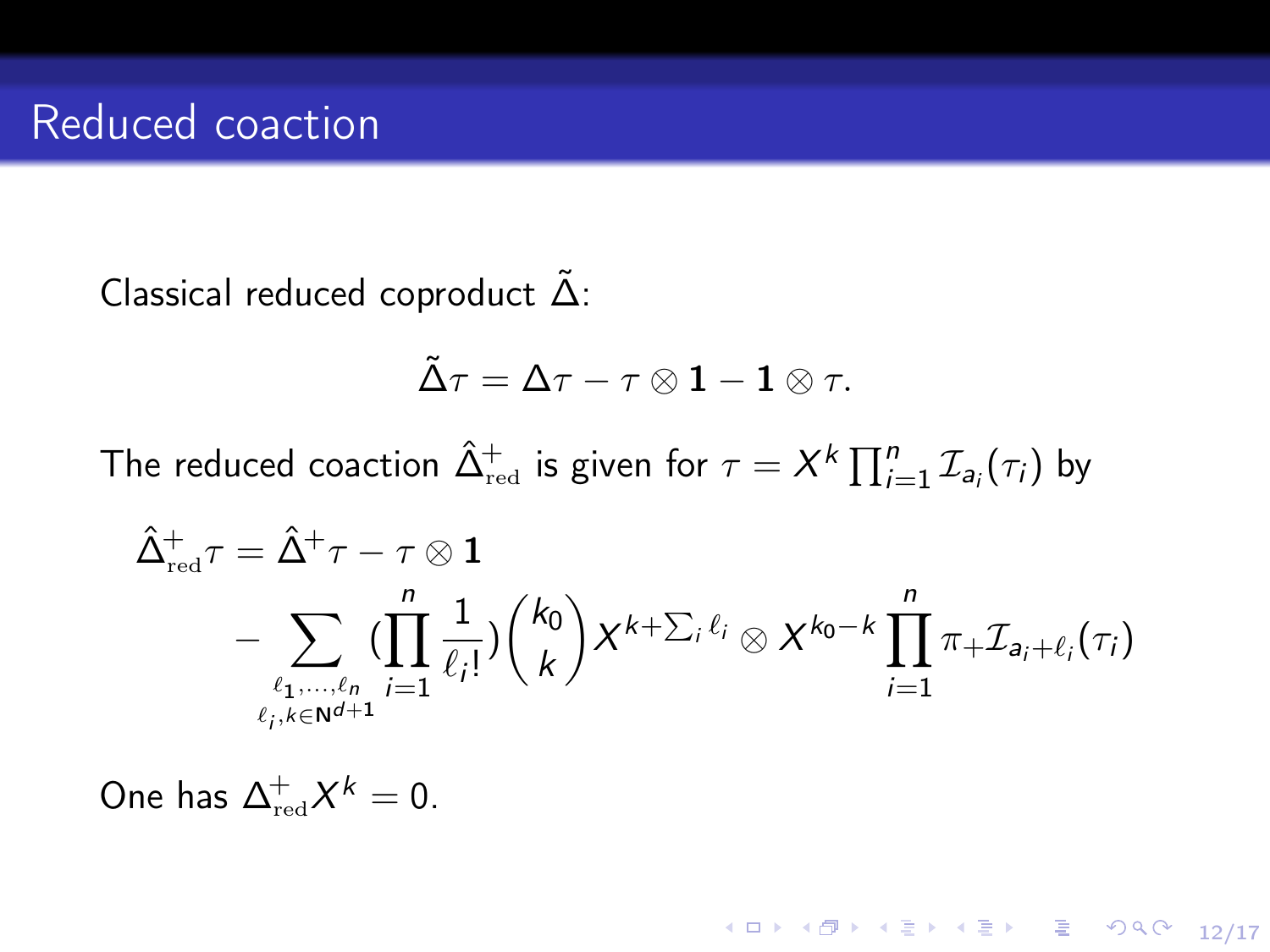#### Splitting and Rota-Baxter maps

We consider  $A=\mathcal{C}^\infty(\mathsf{R}^{d+1},\mathsf{R}).$  We fix  $x\in\mathsf{R}^{d+1},$  then

$$
A=A_x^+\oplus A_x^-,
$$

where  $A_\mathsf{x}^+$  contains the functions vanishing at  $\mathsf{x}$  and  $A_\mathsf{x}^-$  consists of polynomial functions whose coefficients are functions of x.

We set for  $\alpha\in \mathsf{R}_+$ ,  $\text{x},\text{y}\in \mathsf{R}^{d+1}$  and  $f\in \mathcal{A}$ 

$$
T_{\alpha,x,y}f \stackrel{\text{def}}{=} \sum_{\substack{\ell \in \mathbf{R}^{d+1} \\ |\ell|_2 < \alpha}} \frac{(y-x)^{\ell}}{\ell!} (D^{\ell}f)(x).
$$

For  $f, g \in A$ , one has the Rota-Baxter identity:

$$
(\mathrm{T}_{\alpha,\mathsf{x},\cdot} f)(\mathrm{T}_{\beta,\mathsf{x},\cdot} g)=\mathrm{T}_{\alpha+\beta,\mathsf{x},\cdot}[(\mathrm{T}_{\alpha,\mathsf{x},\cdot} f)g+f(\mathrm{T}_{\beta,\mathsf{x},\cdot} g)-fg].
$$

10 8 12 8 12 8 12 8 13 9 14 14 15 17 17 18 18 19 10 11 12 13 14 15 16 16 17 18 18 18 18 18 18 18 18 1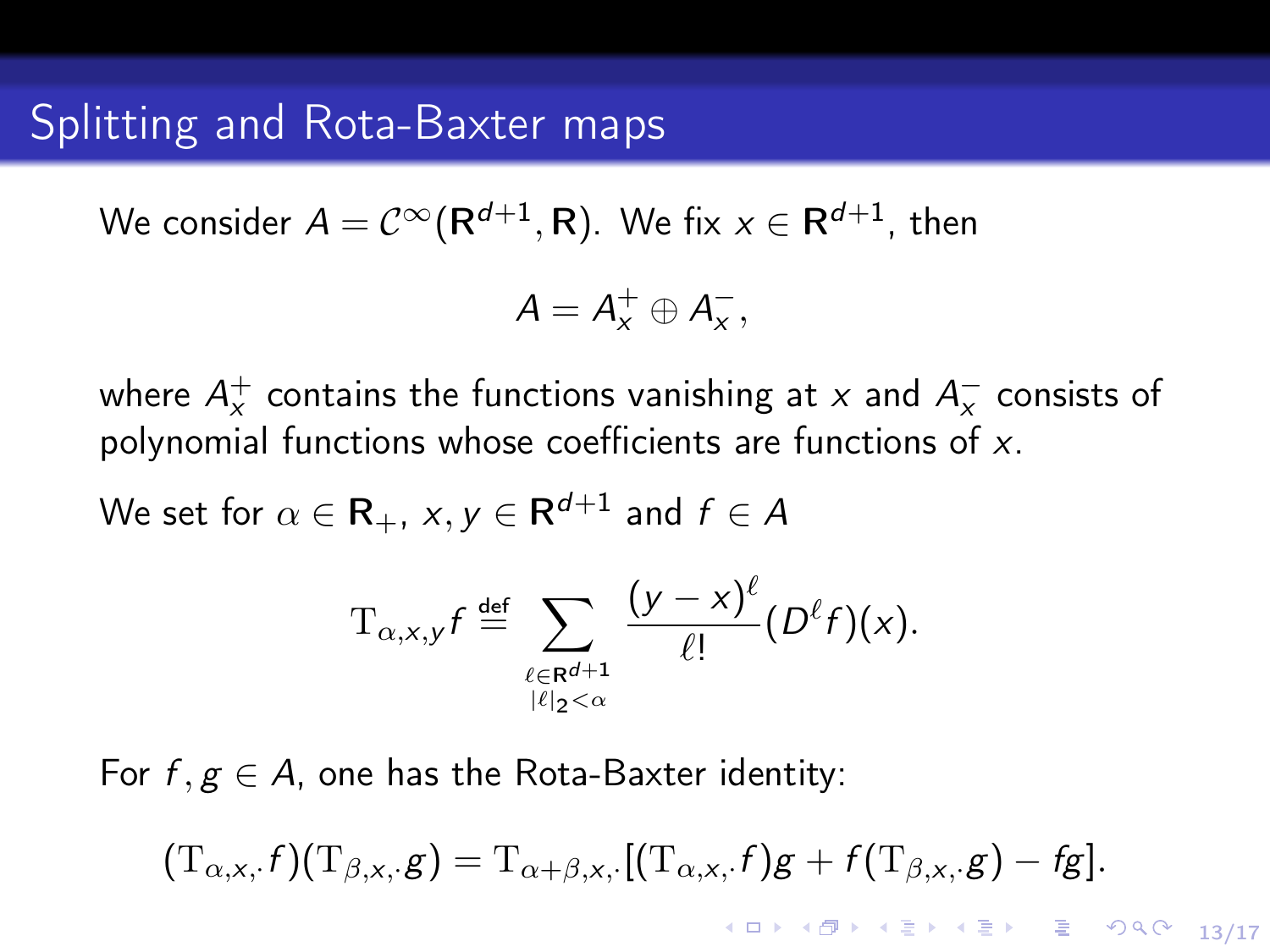We suppose given  $\mathcal{F} = (\varphi_{\bar{x}})_{\bar{x} \in \mathbf{R}^{d+1}}$ ,  $\varphi_{\bar{x}} \in \text{char}(\mathcal{H}, A)$ , the Bogoliubov recursion is given for  $x, y \in \mathsf{R}^{d+1}$  by

$$
\bar{\varphi}_{x,\bar{x},y}(\tau) = \varphi_{\bar{x},y}(\tau) + \sum_{(\tau)}^{+\infty} \varphi_{\bar{x},y}(\tau') \varphi_{x,\bar{x},\bar{x}}^{-}(\tau'')
$$
\n
$$
\varphi_{x,\bar{x},y}(\tau) = -\mathrm{T}_{\deg(\tau),x,y} (\bar{\varphi}_{x,\bar{x},\cdot}(\tau))
$$
\n
$$
\varphi_{x,\bar{x}}^{+} = \varphi_{\bar{x}} \star \varphi_{x,\bar{x},\cdot_{|\bar{x}}}^{-} = \left(\varphi_{\bar{x}} \otimes \varphi_{x,\bar{x},\cdot_{|\bar{x}}}^{-} \right) \hat{\Delta}^{+}.
$$

where  $\sum\nolimits^+$  are the Sweedler's notation for  $\hat{\Delta}_{\rm red}^+$ .

14/17 4 2 14/17 4 2 14/17 4 14/17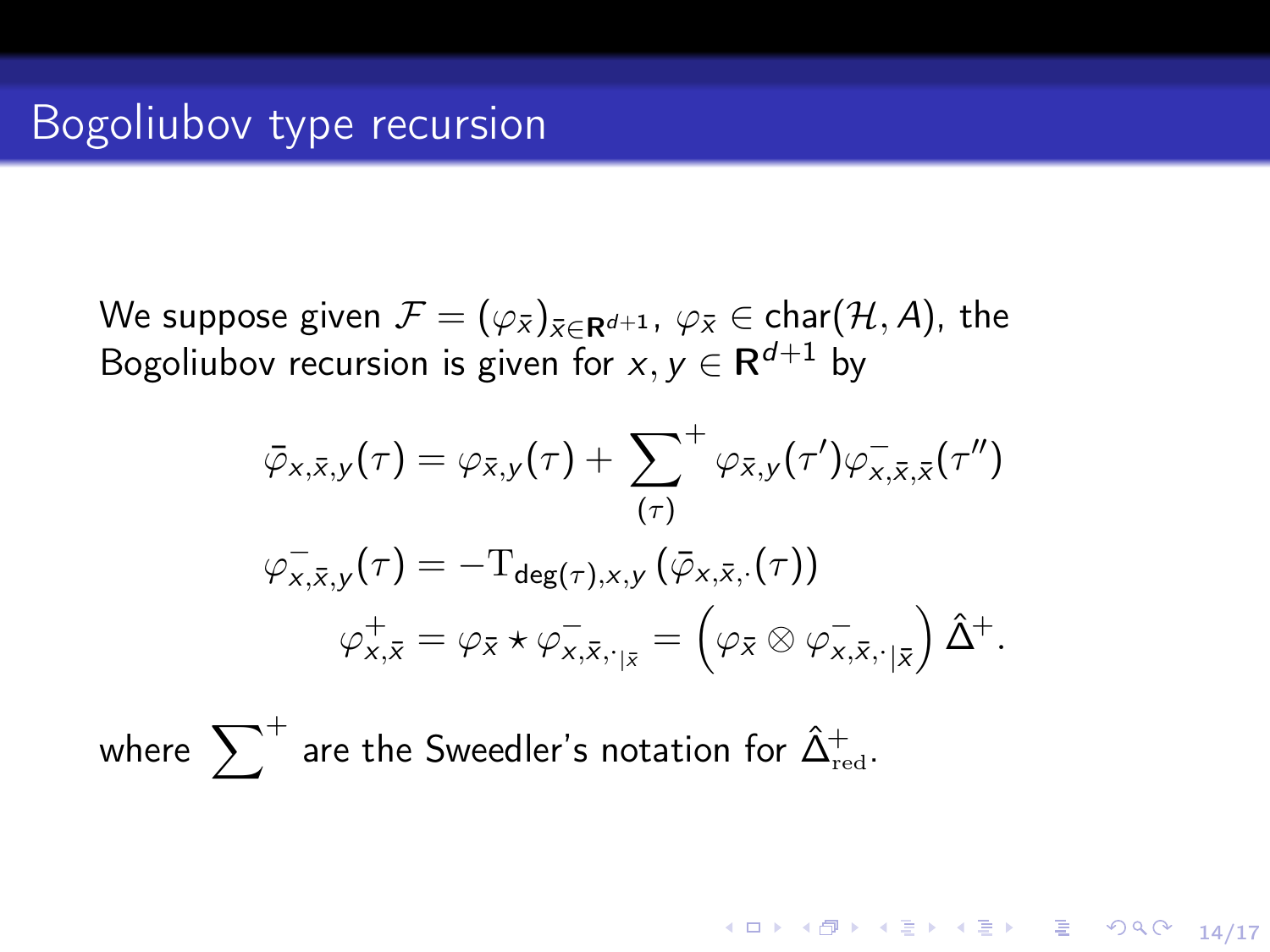### Main theorems

Assumption on  $\mathcal{F} = (\varphi_{\bar{x}})_{\bar{x} \in \mathbf{R}^{d+1}}$ :

$$
\varphi_{\bar{x},y}(X_i)=y_i-\bar{x}_i, \quad \varphi_{\bar{x},\cdot}(\mathcal{I}_{a+\ell}(\tau))=D^\ell\varphi_{\bar{x},\cdot}(\mathcal{I}_{a}(\tau)).
$$

#### Theorem (B.,Ebrahimi-Fard)

- The map  $\varphi_{x,\bar{x}}^-$  is a character from  $\mathcal{H}_+$  into  $A_x^-$ .
- The map  $\varphi_{x,\bar{x}}^{+}$  is a character from H into A.
- On has  $\varphi^-_{x,\bar{x},\bar{x}} = \varphi_{\bar{x},x} \tilde{\mathcal{A}}_+$ .
- $\bullet$  One has for every  $\tau \in \mathcal{H}$ :

$$
\varphi_{\bar{x},x,y}^+(\tau) = \left(\bar{\varphi}_{x,\bar{x},y} - \mathrm{T}_{\text{deg}(\cdot),x,y}\left(\bar{\varphi}_{x,\bar{x}}\right)\right)(\tau).
$$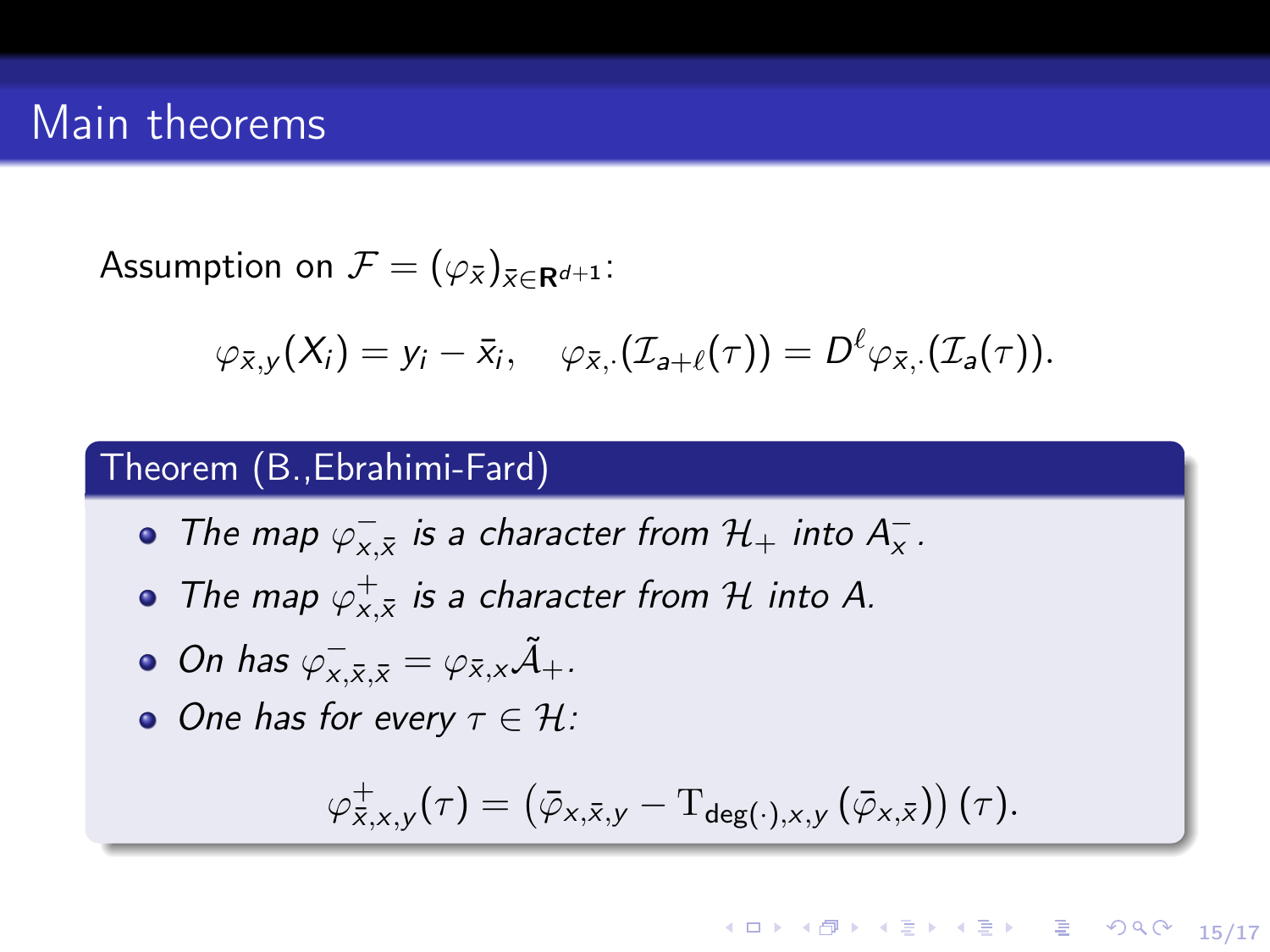## Main Theorems

Extra assumption on  $\mathcal{F} = (\varphi_{\bar{x}})_{\bar{x} \in \mathbf{R}^{d+1}}$ :

$$
\varphi_{\bar{x},y}(\mathcal{I}_{(I,k)}(\tau)) = \int_{\mathbf{R}^{d+1}} D^{k} K_{I}(y-z) \varphi_{\bar{x},z}(\tau) dz
$$

where  $(K_l)_{l \in \mathcal{L}}$  is a family of smooth kernels.

#### Theorem (B.,Ebrahimi-Fard)

- One has  $\bar{x}$ -invariance for  $\varphi_{x,\bar{x}}^{\pm}$ :  $\varphi_{x,0}^{\pm} := \varphi_{x,\bar{x}}^{\pm}$ .
- The preparation map  $\bar{\varphi}_{x,\bar{x}}$  is  $\bar{x}$ -invariant on planted trees:

$$
\bar{\varphi}_{x,\bar{x},y}\big(\mathcal{I}_{(\mathfrak{l},k)}(\tau)\big)=\big(D^{k}K_{\mathfrak{l}}\ast\varphi^{+}_{x}(\tau)\big)(y).
$$

The map  $\varphi_{x,\bar{x}}^-$  is  $\bar{x}$ -invariant on trees with zero node decoration at the root.